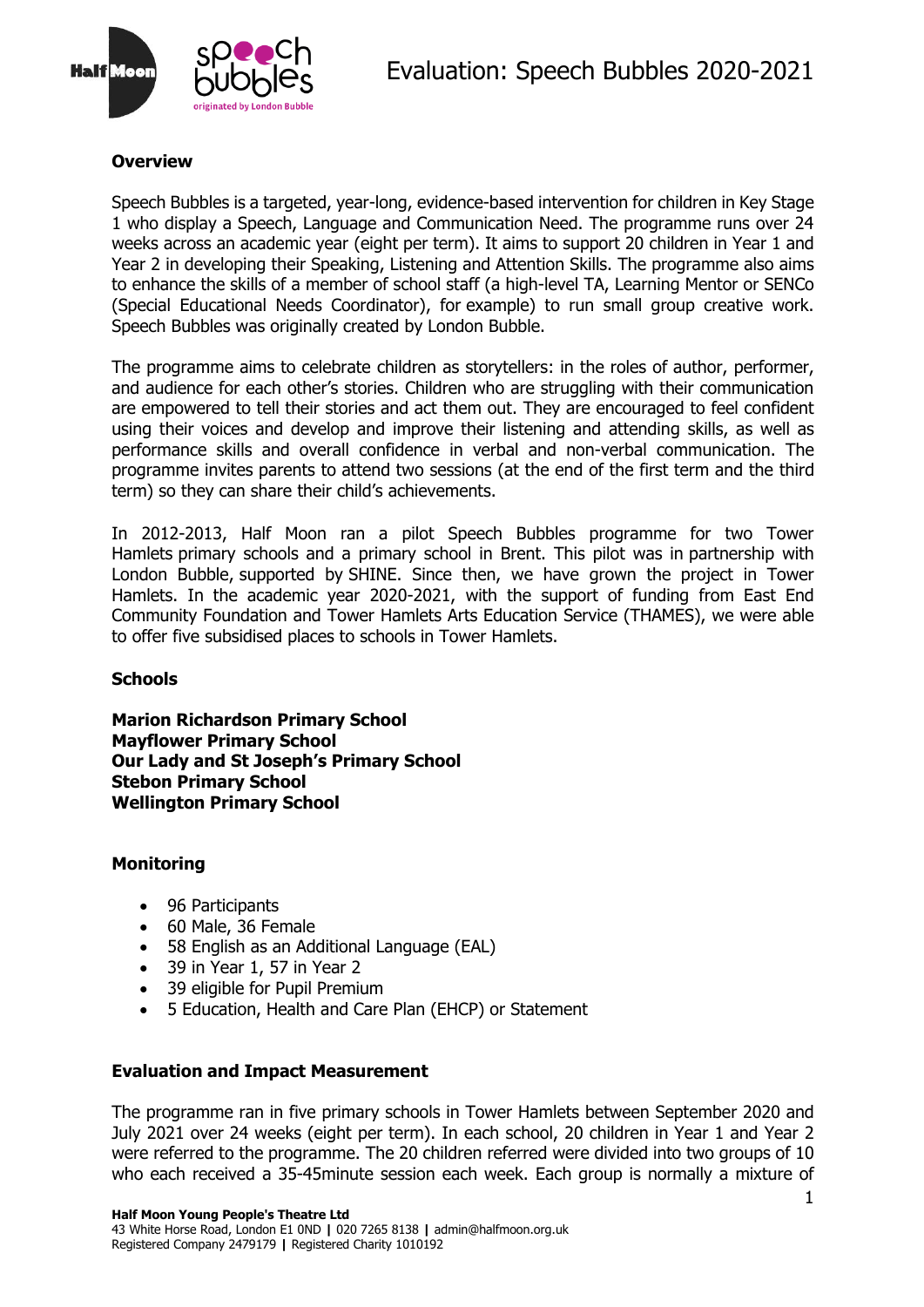

Year 1 and Year 2 children but due to class bubbles this year, most schools had a Year 1 group and a Year 2 group.

In each school the programme was delivered in partnership between a Half Moon drama practitioner and a member of school staff (a high-level TA, Learning Mentor or SENCo, for example). The programme relies on consistency: in terms of room, day and time of sessions, delivering practitioner and member of school staff. All school staff and drama practitioners (seven from Half Moon) attended a day-long training session with London Bubble at the start of the programme. Schools and practitioners also attended and contributed to termly evaluation sessions.

**The programme ran well with excellent outcomes for participating children. Teacher assessments showed that 78% of pupils involved in Speech Bubbles improved their learning, speaking and listening skills this year:**

**80% of pupils involved in** 

**emotional behaviour and** 

**conduct behaviour:** 

**Speech Bubbles improved their** 

Teacher assessments showed that 78% of pupils involved in Speech Bubbles improved their learning, speaking and<br>listening skills this year.



Teacher assessments showed that 80% of pupils involved in Speech Bubbles improved their emotional behaviour and conduct behaviour skills this year.

**Emotional Behaviour and Conduct Behaviour** 

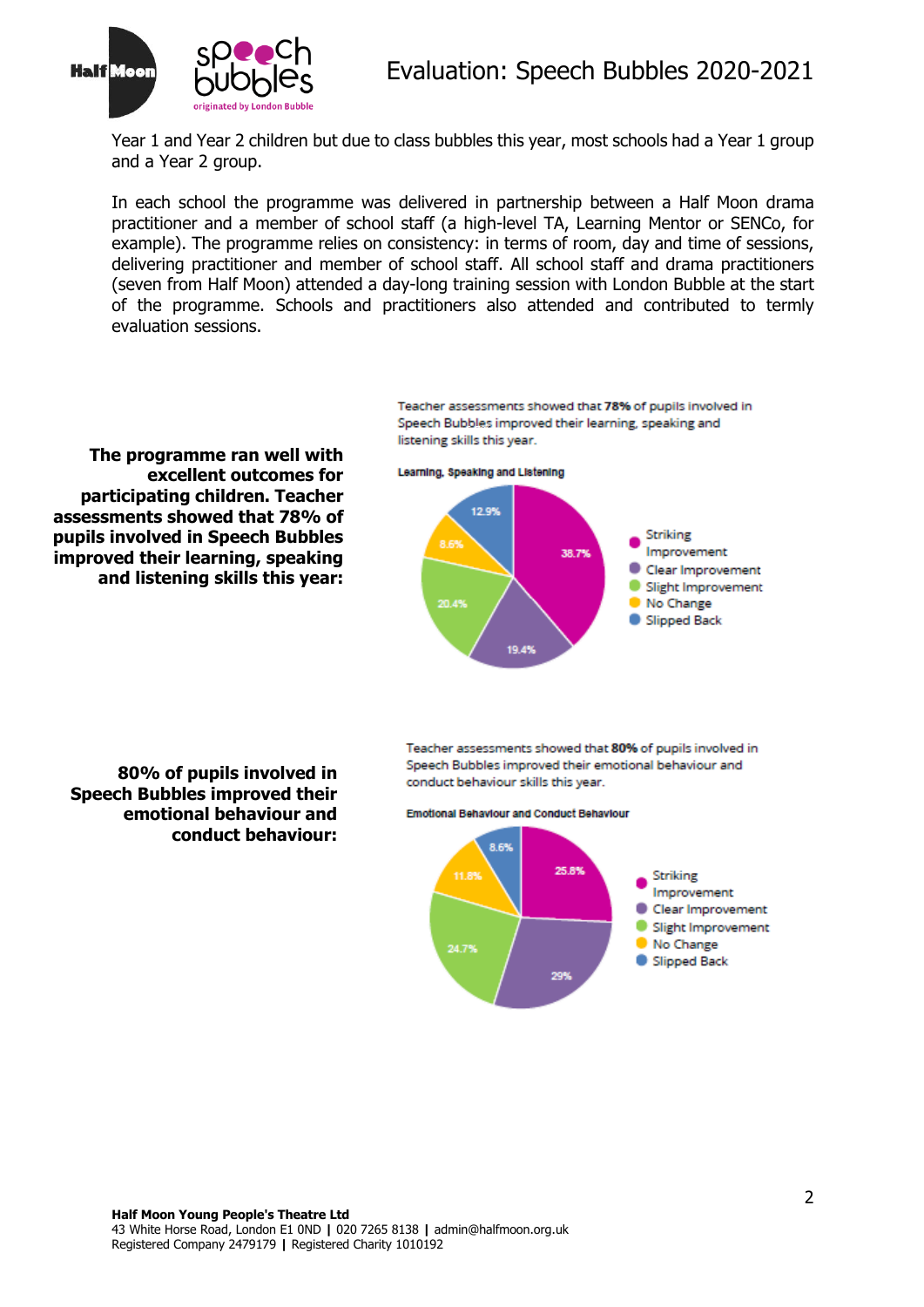

# Evaluation: Speech Bubbles 2020-2021

Teacher comments revealed that they had noticed improvements back in class in 84% of Speech Bubbles children.

#### **Teacher comments also revealed that they had noticed improvements back in class in 84% of Speech Bubbles children:**

Pre-Project





Working towards national standard

- At national standard for reading
- expected standard for reading Pupil does not meet the 'working'
- towards' standard for reading
- Working towards national standard
- At national standard for reading Working at greater depth within the
- expected standard for reading Pupil does not meet the 'working
- Working towards national standard
- At national standard for writing Working at greater depth within the
- expected standard for writing Pupil does not meet the 'working
- towards' standard for writing
- Working towards national standard At national standard for writing
	- Working at greater depth within the expected standard for writing
- Pupil does not meet the 'working towards' standard for writing

**Speech Bubbles is designed to support children's communication development but we have also started to see its impact on supporting literacy development in the participating children. The number of children who were below age-expected targets for literacy (either working towards national standard or not meeting national standard) also fell from 68% at the start of the programme in reading and 74% in writing to 56% in reading and 65% in writing at the end of the programme. The number of children working at or above national standard rose from 32% in reading and 26% in writing at the start of the programme to 44% in reading and 35% in writing at the end of the programme.**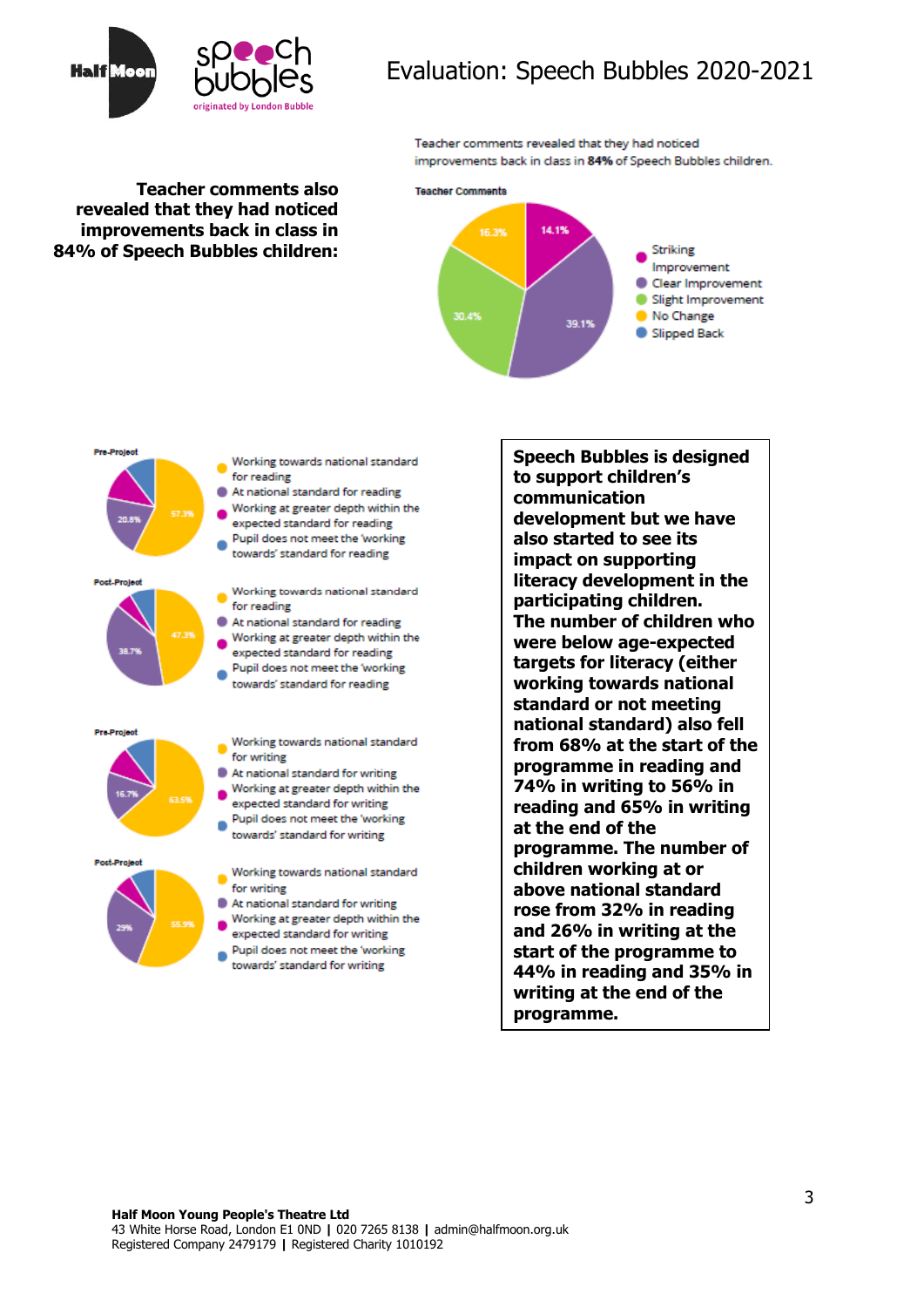

# **Logistics in Delivery**

This year brought the most challenges in terms of logistical issues, given everything schools were having to deal with in light of the Covid-19 pandemic. Only one school started in September as planned, with the other schools all waiting until after the October half term. When all the schools closed again in January 2021, we delivered a mixture of in-person sessions and online sessions in the second half of term, depending on what best suited the particular school. One school delayed all spring term sessions until the summer term. We then had a very full-on term in the summer with some schools having two sessions a week, as well as having to make last-minute changes due to class bubbles closing. We were able to complete all 24 sessions in two of the schools, with three of the schools completing 23 sessions each. Schools and Half Moon staff worked harder than ever to ensure that sessions could take place, meeting in different rooms and with different members of support staff in schools. We felt it was vital that the children who attend Speech Bubbles, many of whom would be most significantly impacted by the disruption to their learning, took part in the programme as consistently as we were able to manage.

# **Analysis of Pre- and Post-Project Forms**

For each child referred to the programme, teachers complete a pre- and post-project online form. These forms note the frequency of behaviours related to 'learning, speaking and listening' (scored 1-6) and 'emotional behaviour and conduct behaviour' (scored 1-6). Teachers are asked to make comments about whether the child is currently reaching age expected targets for reading and writing. In the pre-project form they provide a short statement as to why the child has been referred to the programme; and in the post-project form, comments to help us understand any changes observed in the child. At the end of the programme the scores are compared, and children are then placed in the categories of 'striking improvement', 'clear improvement', 'slight improvement', 'no change' or 'slipped back' based on the scores and the comments made.

**In learning, speaking and listening 39% of children showed an overall striking improvement, 19% showed a clear improvement, 20% showed a slight improvement, 9% saw no change and 13% slipped back.**

**In emotional and conduct behaviour 26% of children showed an overall striking improvement, 29% showed a clear improvement, 25% showed a slight improvement, 12% saw no change and 8% slipped back.**

**In teacher comments about the change, they had noticed back in the classroom, 14% of children showed an overall striking improvement, 39% showed a clear improvement, 31% showed a slight improvement and 16% saw no change.**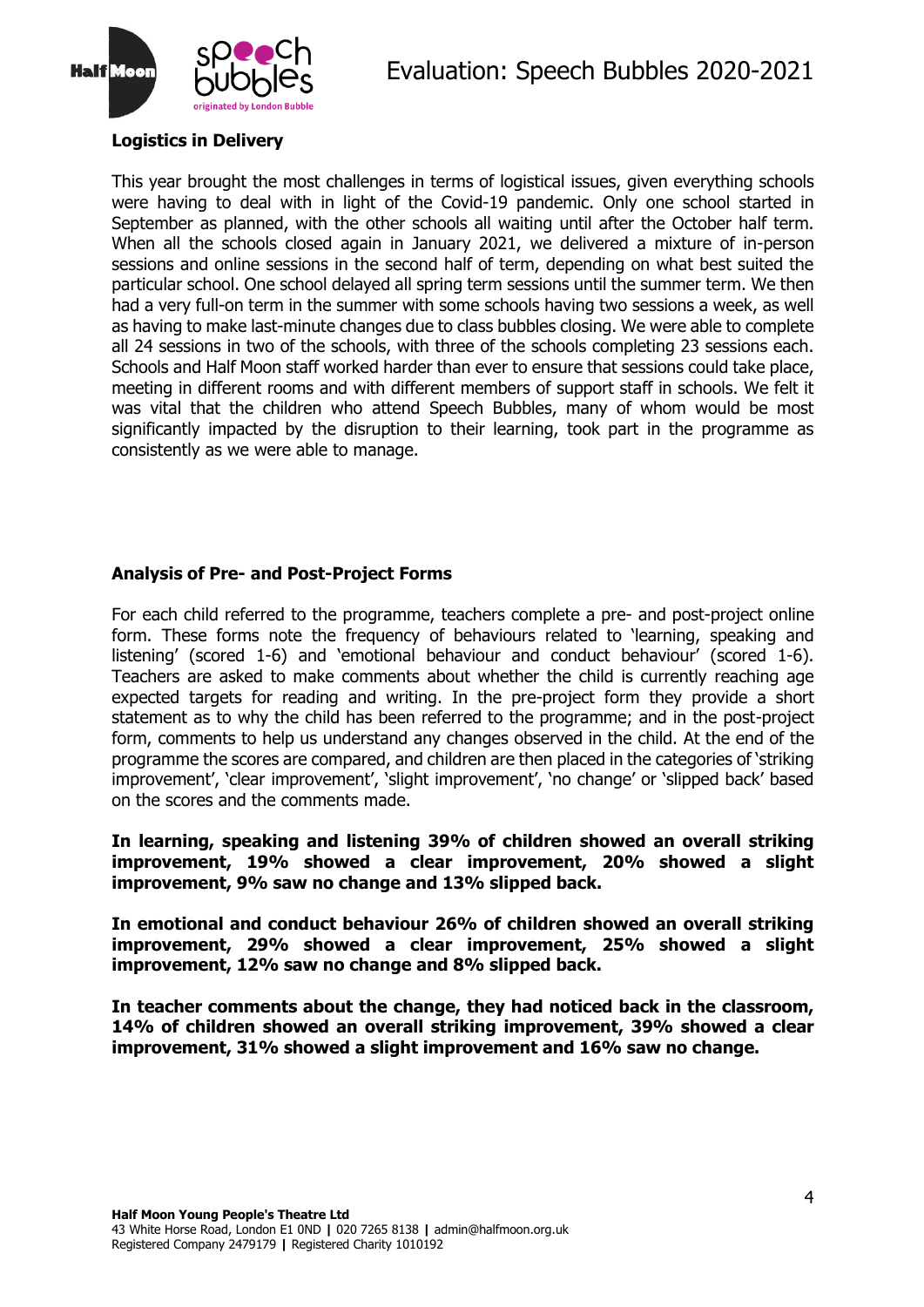

#### **Examples of pre- and post-project scores and comments for those children who have made a 'striking improvement' overall:**

AM scored 14 in learning, speaking and listening and 9 in emotional and conduct behaviour at the start of the programme

**AM** scored 29 in learning, speaking and listening and 20 in emotional and conduct behaviour at the end of the programme

Teacher comments at the start of the programme: '[AM is] A reluctant speaker who has a limited vocabulary'

Teacher comments about at the end of the programme:

'Through Speech Bubbles, AM has made good progress […], she enjoys retelling stories to her friends, especially traditional tales that she has read on a regular basis. She can now make up her own stories with some encouragement and support. AM is developing her negotiating and taking turns skills. She is very keen to share her ideas with the class. AM listens attentively and participates when topics interest her'

Practitioner comments at the end of the programme: 'She pulls the best faces when playing games and becoming the characters'

**FS** scored 12 and 6 at the start of the programme **FS** scored 29 and 20 at the end of the programme

Teacher comments at the start of the programme: '[FS is] A reluctant speaker, does not communicate with adults'

Teacher comments at the end of the programme: 'FS is growing in confidence and keen to share his ideas with the class. He listens attentively and participates when topics that interest him. He enjoys taking part in our role play activities.'

Practitioner comments at the end of the programme:

FS was really funny throughout Speech Bubbles; he came out with some brilliant one liners [...] He lacked confidence but by the end we couldn't shut him up! A perfect Speech Bubbles child

**TZ** scored 11 and 6 at the start of the programme **TZ** scored 30 and 20 at the end of the programme

Teacher comments at the start of the programme: '[TZ] is reluctant to speak in class.'

Teacher comments at the end of the programme:

'TZ is making great effort in participating in class discussions and voices her opinions. When speaking in front of an audience, she is shy at first; however, TZ quickly gains self-confidence and speaks persuasively. Now she can start a conversation with an adult she knows or with her friends.'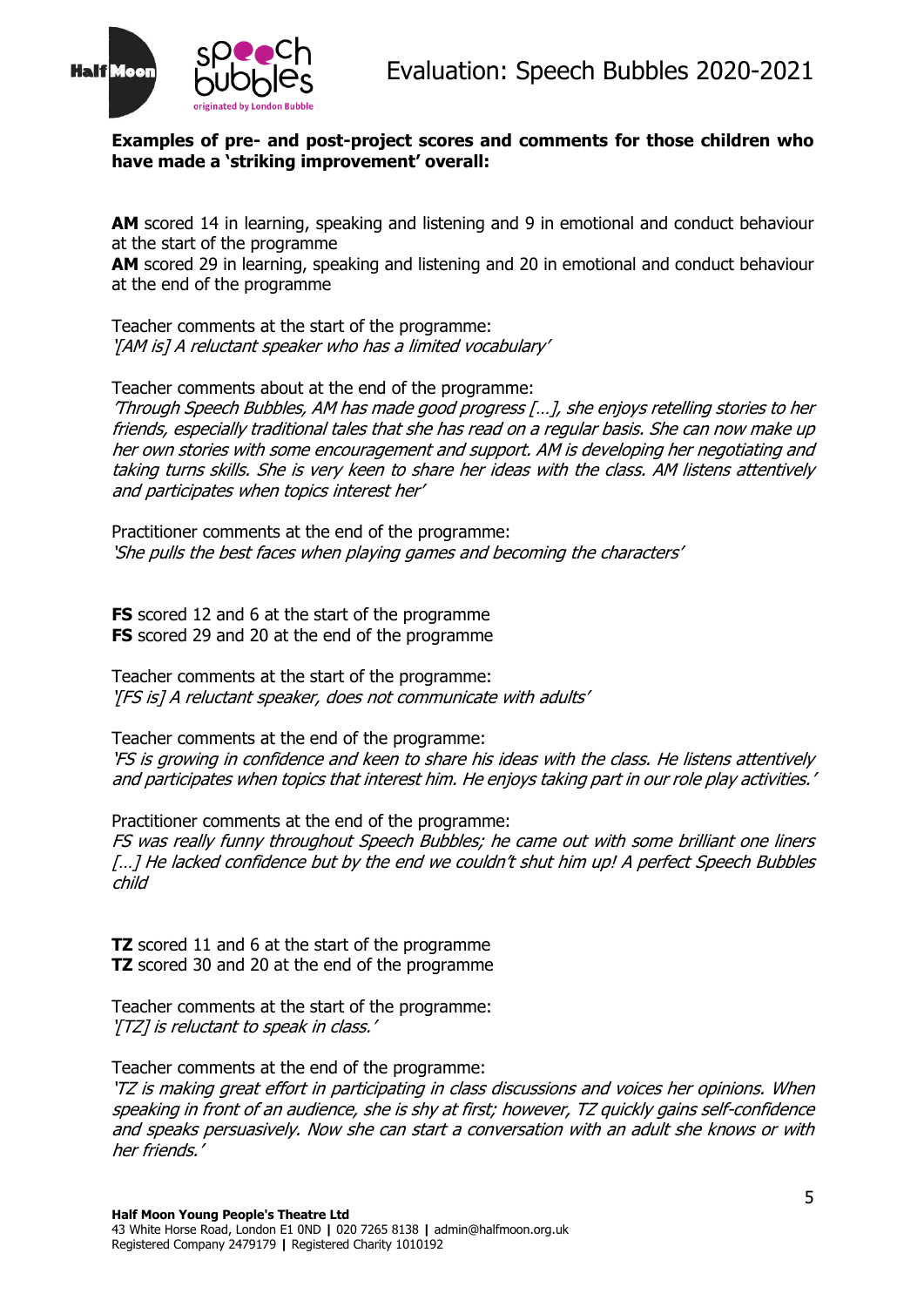

Practitioner comments at the end of the programme:

'TZ is brilliant at communicating with her body. She is the so good in the story square at becoming the characters and has real talent for movement. […] I think she enjoyed the safe space to be able to be wrong without judgement in Speech Bubbles'

**KB** scored 16 and 10 at the start of the programme **KB** scored 28 and 20 at the end of the programme

Teacher comments at the start of the programme: '[KB is] Selective mute. He very rarely speaks in class but shows good focus. He loves acting and puppets (watching it mainly), but this is something that could have a big impact on his attainment and achievement'

Teacher comments at the end of the programme:

'KB has come on leaps and bounds this year! He is answering his name in the register, contributing to class discussions, and is becoming very chatty with his peers! He will ask for help when he needs it and communicates his needs to adults.'

Practitioner comments at the end of the programme:

'Our success story of the year. KB is selective mute. As the weeks went on, he wouldn't speak and would need my support throughout. As the year came to an end, we started to hear him, he added his name in the bucket, shared what he liked in the session and then in the final week, told [us] a story 1-1. He didn't need any help, he confidently told us what happened in his story. It was a funny story, the 3 of us were all laughing, and this was his moment! I am so proud of how far he has come in Speech Bubbles.'

**LN** scored 16 and 11 at the start of the programme **LN** scored 35 and 24 at the end of the programme

Teacher comments at the start of the programme:

'[LN was referred to the programme] to support with his vocabulary, sentence structure and self-confidence.'

Teacher comments at the end of the programme:

'LN has become a lot more confident in himself. He loves to share his ideas on the carpet, and he has lots of friends. He has formed solid relationships with the adults in the class and communicates regularly and confidently'

#### **Examples of pre- and post-project scores and comments for those children who have made a 'striking improvement' in Learning, Speaking and Listening:**

**SA** scored 17 at the start of the programme **SA** scored 31 at the end of the programme

Teacher comments at the start of the programme: He struggles with reading and writing. He is not confident with his numbers or alphabet. He has poor concentration and is easily distracted. He is quiet and he enjoys playing with his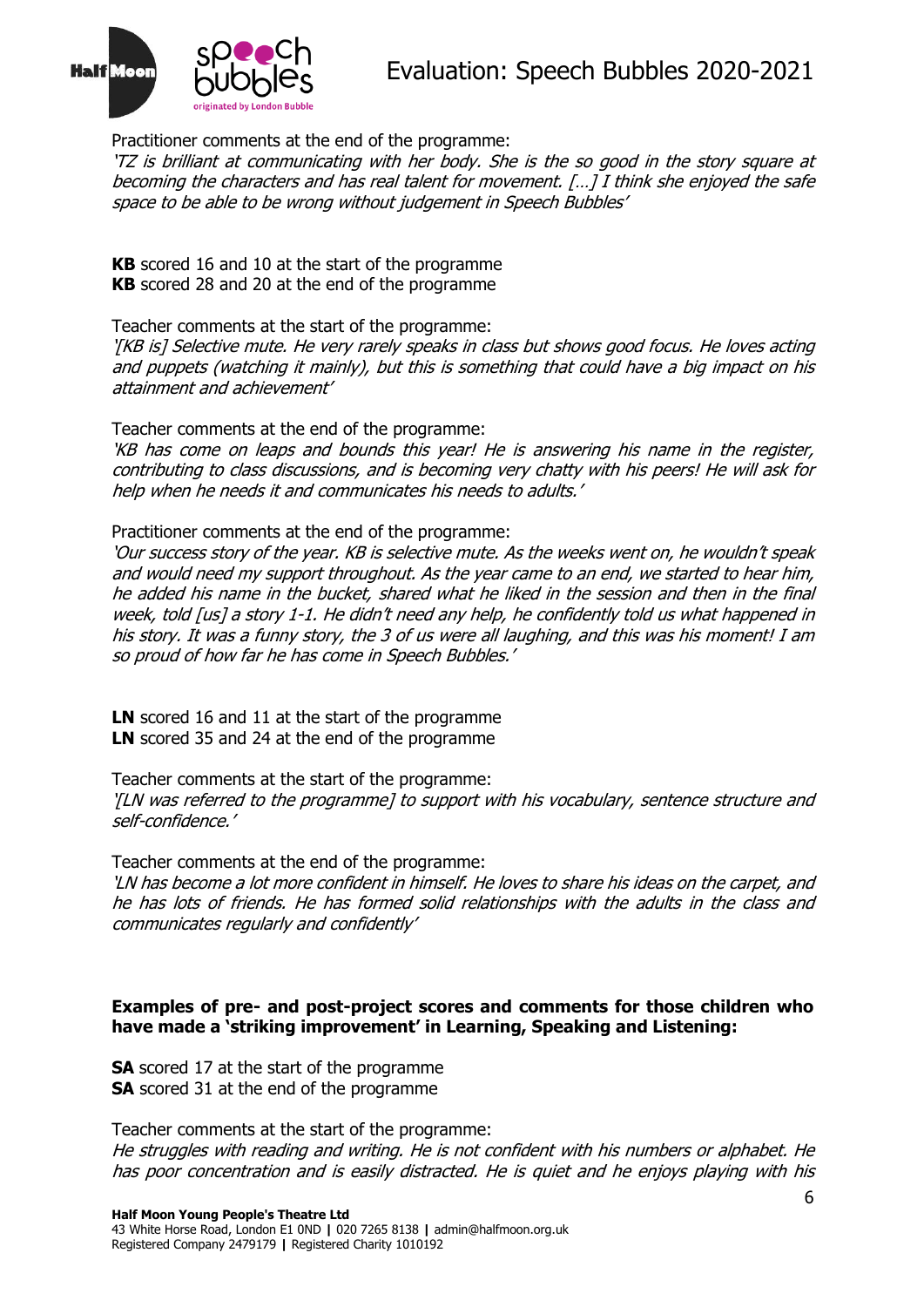

friends, but he can be 'lost' at times in the day. For example, he goes to year 1 for reading and phonics every day, but often I will find him in the corridor unsure about where he is going and where he sits. He needs adult guidance, including when making choices about what to play. He is unable to attempt or complete work without an adult helping him and prompting what to do next.

Teacher comments at the end of the programme:

SA is very chatty and very keen to talk to me about all sorts of things. He has a vivid imagination and will make up stories about things (which he swears are real but are clearly fictitious).

Practitioner comments at the end of the programme:

'SA has made the biggest progress throughout Speech Bubbles. At first, he had no idea what was going on and was very lost. But now takes part in everything - constantly says how he loves Speech Bubbles and was very sad that it had come to an end. Speech Bubbles was made for students like SA'

**YA** scored 17 at the start of the programme **YA** scored 34 at the end of the programme

Teacher comments at the start of the programme:

'YA has limited vocabulary and low attendance at school. He has low levels of engagement and finds it challenging to concentrate during carpet sessions. He is distracted by peers and follows the crowd. He is not forthcoming with ideas. He has low confidence.'

Teacher comments at the end of the programme:

'YA has gained lots of confidence this year! He is much more comfortable participating in class discussions during carpet sessions. He is now able to communicate with his peers and adults alike, whereas before he was much more reluctant. He is often able to advocate for himself. He takes part in drama games or acting in the classroom. His attention has improved during carpet sessions, and he wants to try hard. He has established relationships with children outside of the classroom.'

Practitioner comments at the end of the programme:

'I have seen the biggest transformation in YA. He really lacked confidence at the start and his understanding was very low, but he always puts his hand up and is willing to give everything a go even if he doesn't understand what he is supposed to do. I am so pleased for him and how he has blossomed throughout the year.'

**YA** scored 15 at the start of the programme **YA** scored 28 at the end of the programme

Teacher comments at the start of the programme: '[YA] finds it difficult to express emotions, he cannot maintain focus, and finds it difficult to attempt a challenging task'

Practitioner comments at the end of the programme:

'[YA] is a born performer, not the most loud or expressive, he is subtle, and all his characters are so well observed- a lot of his acting is in the details. He gets so much joy from becoming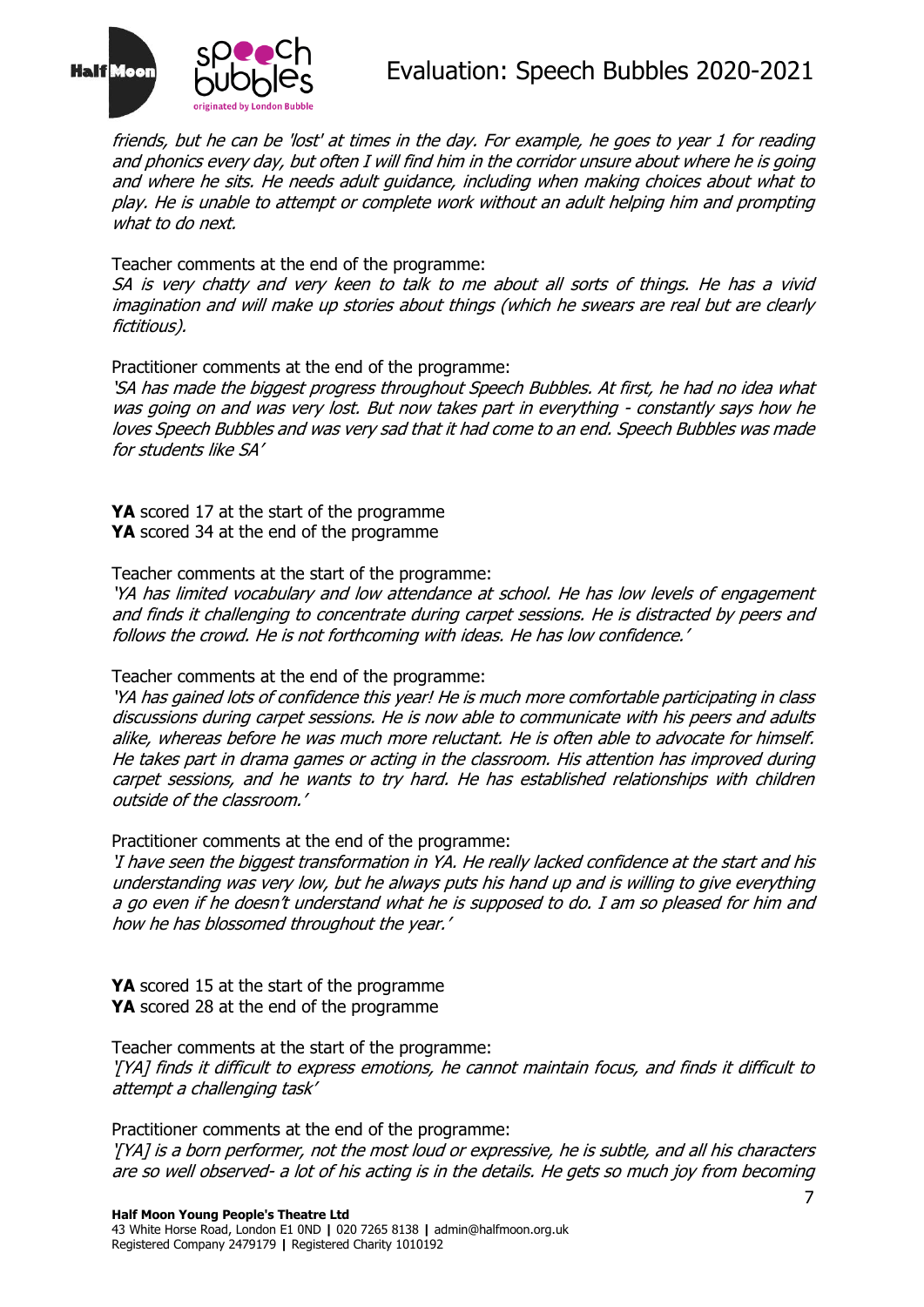



something else. He takes his time to think and when he lands on an idea it's a delight to see him act it out.'

#### **Examples of pre- and post-project scores and comments for those children who have made a 'striking improvement' in Emotional and Conduct behaviour:**

**DO** scored 11 at the start of the programme **DO** scored 19 at the end of the programme

Teacher comments at the start of the programme:

'DO is very reluctant to speak in class and when he does it is a whisper. He needs lots of encouragement to follow instructions and complete activities and this seems to be because of a lack of confidence. He will often say he doesn't know when asked to do something and will stop when an adult is not present.'

Teacher comments at the end of the programme: 'DO plays well with other children and communicates comfortably with his peers in social situations.'

Practitioner comments at the end of the programme:

'DO has come really far. He would never speak, share his name, come into the story square, or tell a story. Now, DO is full of confidence, enough so to do things a bit different to get a laugh which is a joy to watch. His stories used to be a list of animals, for example, whereas now they are full of interesting characters and plot.'

**AU** scored 12 at the start of the programme **AU** scored 19 at the end of the programme

Teacher comments at the start of the programme:

'[AU has a] severe lack in self-confidence. Latched onto one specific pupil and finds it difficult to play with others except that child. Very artistic and enjoys being alone and crafting. Cannot maintain eye contact and tends to find it difficult to approach adults.'

Teacher comments at the end of the programme: '[AU is] confident in communicating'

Practitioner comments at the end of the programme: 'AU is a confident performer now and likes to contribute to the sessions. He is quick to improvise and embellish scenes and had a lot of fun'

**AA** scored 15 at the start of the programme **AA** scored 23 at the end of the programme

Teacher comments at the start of the programme:

'AA needs to develop her personal, social and emotional skills. In the classroom, she struggles with boundaries and following instructions (to which she responds with defiance and/or humour). She will often want to play with the same child / children but in a way that her peers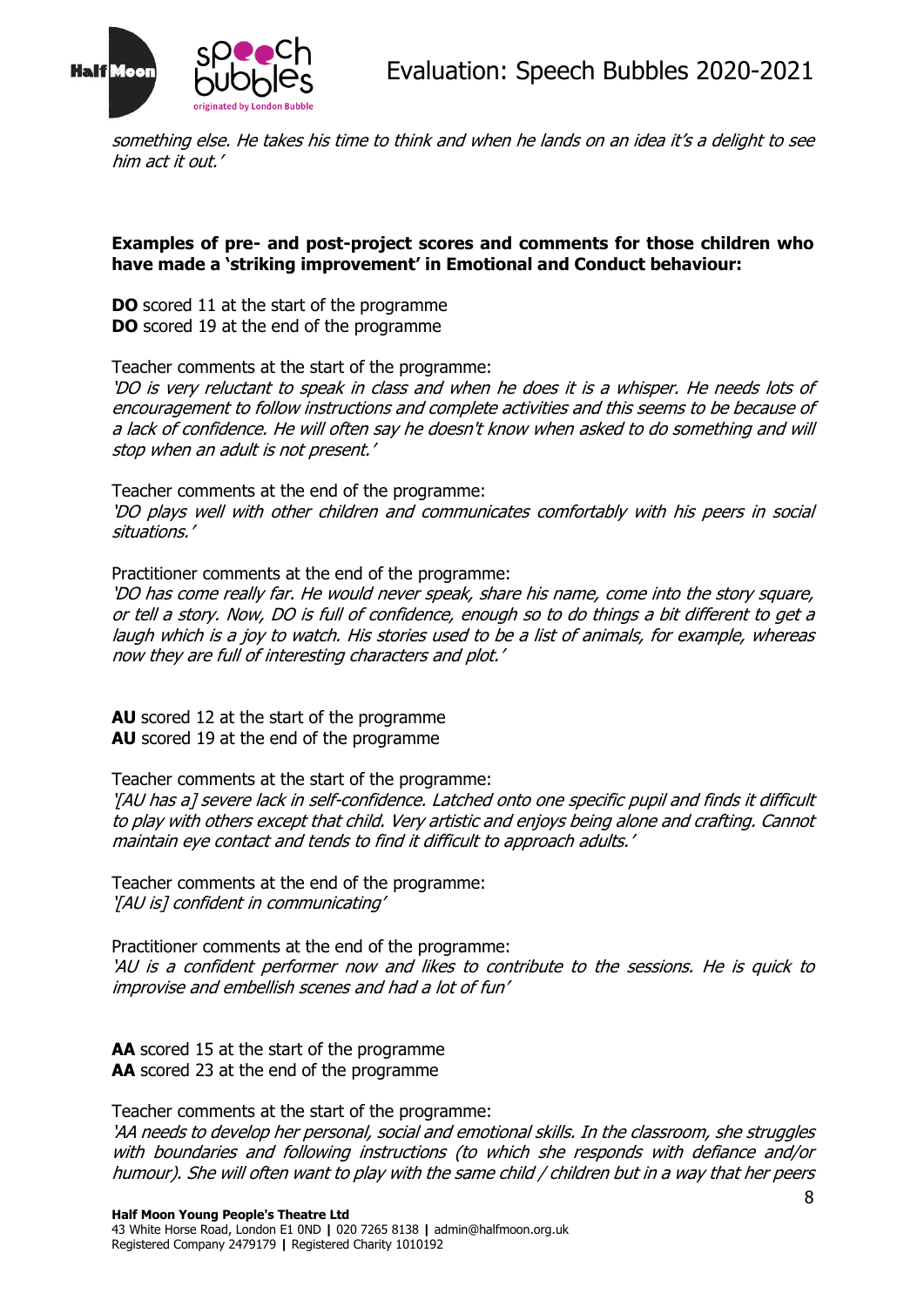

find overwhelming (she touches their hair, follows them around, etc.). Her visual impairment is certainly among the causes of her lack of confidence and over dependence on the adults in her life.'

Practitioner comments at the end of the programme:

'[AA is] A very keen and apparently confident young person, though sometimes hid behind a "this is silly" approach when she was feeling anxious or unsure about an activity. Over the project she became more thoughtful, funny and expressive.

We can celebrate all the positive results for the children detailed in the sections above, but we must also comment on the children for whom comparing their pre- and post-project assessments show fewer positive results.

# **No Change or Slipped back:**

Three children were shown to have seen 'no change' or 'slipped back' in the scoring system for their learning, speaking and listening score or emotional behaviour and conduct behaviour score and their teachers' comments at the end of the programme reflected that they had seen no change in the children back in class. For example, one child showed no change in learning, speaking and listening and -7 in emotional and conduct behaviour, which concurs with the teacher's comments. This may mean that the Speech Bubbles model has not specifically worked for a particular child (for instance, their difficulties may need more intensive, targeted support such as one-to-one Speech and Language Therapy) or that a particular child would benefit from taking part in the project for another year (the improvements they are showing in the Speech Bubbles sessions have not yet transferred back into the classroom, for instance). Comments by the practitioner at the end often show the improvements the child was making in the sessions, even if this wasn't yet translating to the classroom.

There were children whose scoring was moderately reduced at the end of the programme compared to the start of the programme, but the teacher comments suggested some improvement. For instance, one child reduced -5 in both learning, speaking, and listening, and emotional and conduct behaviour, yet received strong positive comments from their teacher and the practitioner at the end. This reflects how our scoring system is not a perfect method and that there can be discrepancies due to teachers' scoring children more rigorously at the end of an academic year, than at the beginning. This is supported by the fact that teacher comments for 17 children who were scored as having 'slipped back' (-1 to -4 difference between start and end score) or shown 'no change' (0 difference between start and end score) reflect some overall improvement having taken place. Of these 17 children, 14 had seen an increase in one of their scores, even if there was no change or 'slipped back' in the other score. Given that these 'decreases' are only small numbers and our assumption that teachers' scoring may be more rigorous at the end of the year, they do not warrant further analysis below.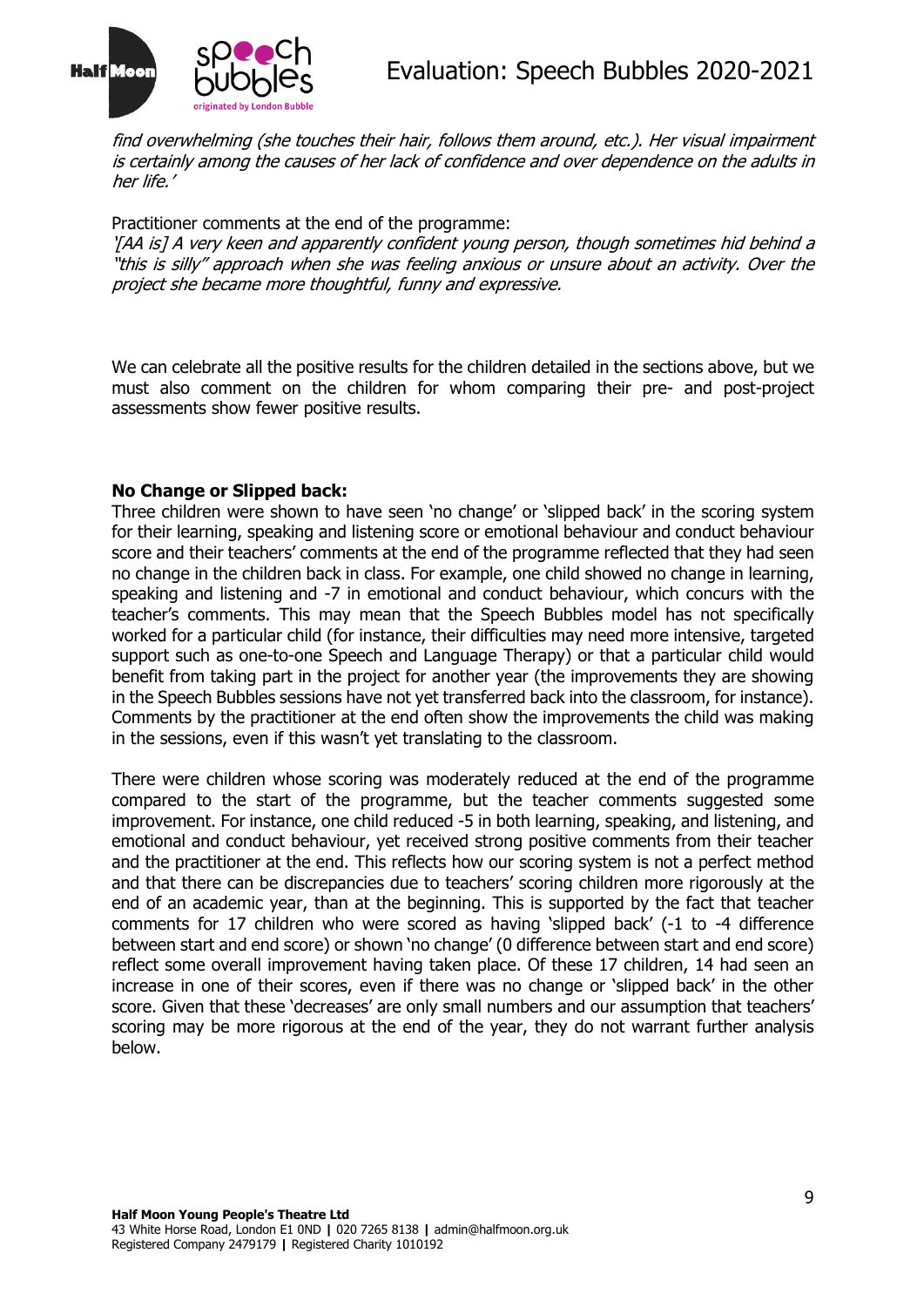

#### **Examples of children who have made a 'slipped back' in both Learning, Speaking and Listening and Emotional and Conduct Behaviour:**

**SZ** had 'slipped back' overall (-5 difference between pre and post score in learning, speaking and listening and -5 difference between pre and post score in emotional and conduct behaviour)

Teacher comments at the start of the programme:

'SZ arrived in nursery from Italy with little English. He is a polite, chatty boy but it can be difficult to understand his speech at times. He is always willing to try hard and contribute his ideas.'

Teacher comments at the end of the programme:

'SZ has grown in confidence. He is more willing to participate in whole class discussions and is more open when discussing his personal experiences. He really enjoys the speech bubble sessions!'

Practitioner comments at the end of the programme:

'SZ loved telling me random things and loved to laugh. We had to teach him when the right time to say random things was and not in the middle of the session. His confidence and acting skills have grown throughout the year and he wasn't afraid to give things a go even if he might get it wrong.'

**SZ** also moved from 'working towards national standard' for reading and writing to 'at national standard' for both.

**SA** had 'slipped back' overall (-4 difference between pre and post score in learning, speaking and listening and -2 difference between pre and post score in emotional and conduct behaviour)

Teacher comments at the start of the programme: '[SA is] very shy in answering questions. She has low self-esteem and cries easily if finds tasks difficult.'

Teacher comments at the end of the programme: '[SA is] more confident in speaking to adults in class and communicating with different peers. She still gets anxious when faced with difficult tasks'

Practitioner comments at the end of the programme:

'SA has really come out of her shell recently. Her body language is much more relaxed, she maintains good eye contact and is smiling more. She has become more vocal with her ideas, contributing to group stories, and answering questions voluntarily. She prefers the whole group games to the spotlight of putting her name in the bucket.'

**AR** had 'slipped back' overall (-4 difference between pre and post score in learning, speaking and listening and -2 difference between pre and post score in emotional and conduct behaviour)

Teacher comments at the start of the programme: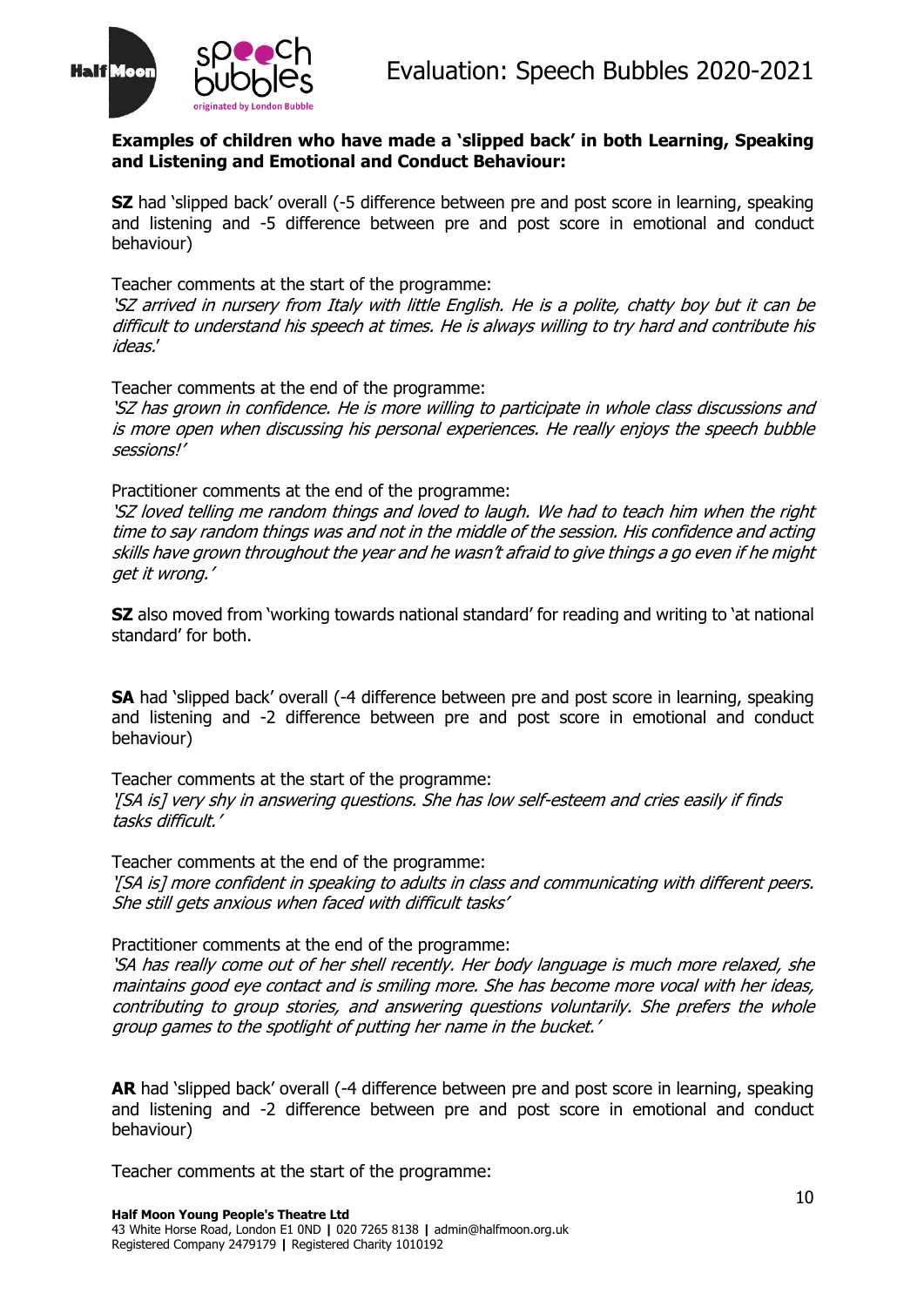

'[AR is] shy and quiet in class. [AR is] developing independence in activities such as getting changed.'

Teacher comments at the end of the programme:

'AR is reluctant to share his ideas in class but is responding well to positive praise. He communicates well with peers but is sometimes shy with adults.'

Practitioner comments at the end of the programme:

'AR was very shy at the beginning of the year and was quite rigid in his body language. However, he began to engage with the sessions more, and enjoyed others' stories. With support he is exploring his whole-body physical expression more. He has also developed his vocal range, such as when he put his name in the bucket as a dinosaur. His body language has become more relaxed, he is smiling more, and his focus has improved. He appears much more confident and engaged during the sessions. He is happier to share ideas within the group.'

AR has moved from 'working towards national standard for writing' to 'at national standard for writing.'